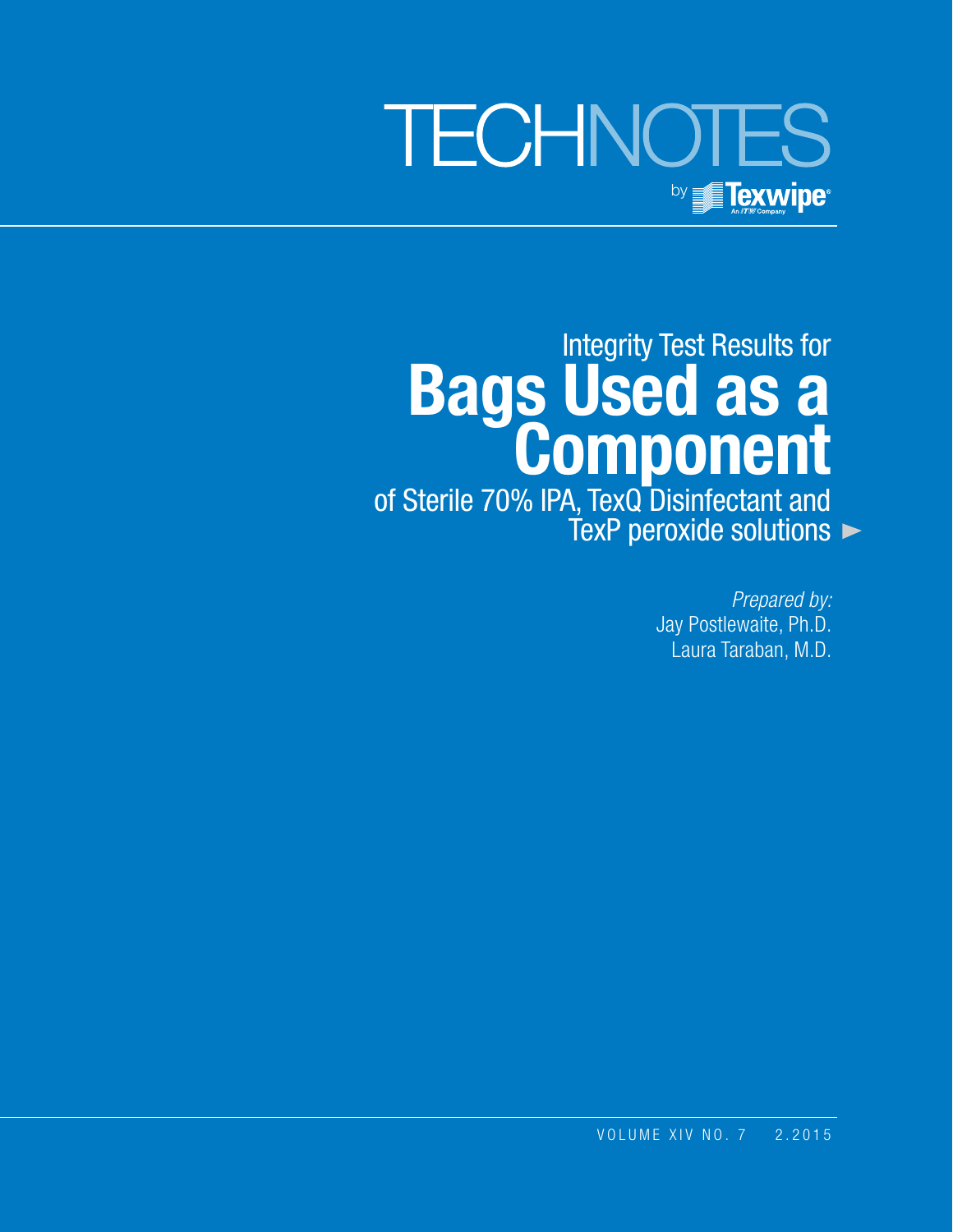# Integrity Test Results for **Bags Used as a Component**

Sterile 70% IPA, TexQ Disinfectant and TexP Peroxide Solutions

#### **Introduction**

The sterile 70% isopropyl alcohol (IPA) products (TX3270 and TX3290) and TexQ™ disinfectant products (TX650, TX650M and TX651) are double bagged to allow these products to be brought from the warehouse into an aseptic area for use. The TexP™ peroxide products (TX684, TX684G, TX687, and TX687G) are also double bagged to reduce the risk of contamination that may be brought into critical area from outer environments.

The sequence of double-bagged containers introduction into critical area consists of several steps:

- 1. Remove the double-bagged product from the case
- 2. Wipe the outside of outside bag with a 70% isopropyl alcohol pre-wetted wiper
- 3. Place the product into a pass-through and close the door
- 4. Remove the product from the pass-through and remove the outer bag of the product
- 5. Place the product into the next pass-through that may enter into the aseptic area

The sequence listed above may vary from a company's standard operating procedure. It is recommended that the company standard operating procedure be followed at all times.

For sterile products, the product sterility is protected by the two sealed bags surrounding the individual bottle. To ensure sterility of the product and continued protection of the aseptic cleanroom from microbial contamination, the bags surrounding the product must not open during shipping and handling. A bag integrity test is used to confirm the seal strength of the bags surrounding the sterile product.

#### Test Objective

The objective of the bag integrity test is to demonstrate the bag's seal strength and its resistance to breaking or bursting.

The tested bags are used as a product component for:

- 1. Sterile 70% IPA: TX3270, TX3274, TX3290
- 2. TexQ Disinfectant: TX650, TX650M, TX651
- 3. TexP Peroxide Solution: TX684, TX684G, TX687, TX687G

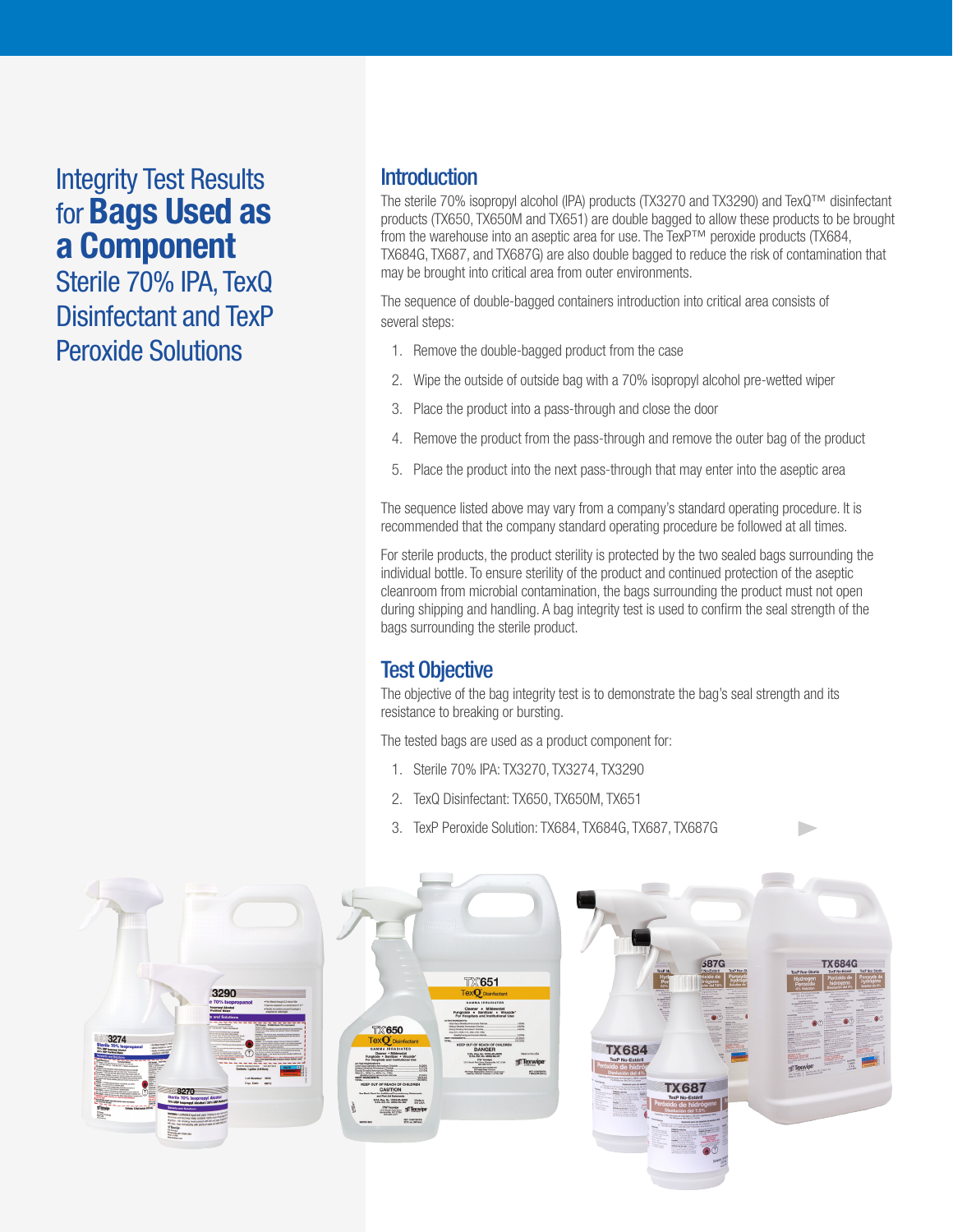#### Test Method

Texwipe's bag seals are tested through inflating the bag with pressurized air on a BT-1000 Burst Tester manufactured by T. M. Electronics, Inc., Worcester, Massachusetts, USA, until the bags bursts. The resulting pressure reading is used to assess the strength of the seal.

### Test Procedure

To perform the test a pair of scissors is used to cut open the entire length of one of the bag manufacturer's seals on a sealed bag. The open end of the bag is slid between the rubber jaws of the Open Package Fixture, and the air supply port is confirmed to be inserted into the bag. The bag is fixed in place by a clamp that also allows the test to proceed. Once the bag is in place, the analyzer is activated. Air enters the sealed bag until it bursts. The pressure is read on the instrument and recorded. A pressure greater than ten inches of water (in H2O) or 2.49 kilopascals (kPa) is considered passing.

Nine bags were tested using the procedure described above. The bag integrity test results are compiled in Table 1. The units of pressure were recorded initially in inches of water for the test and were later converted to kilopascals.

#### **Results**

| Table 1 Bag Integrity Test Results |                       |       |                       |       |
|------------------------------------|-----------------------|-------|-----------------------|-------|
|                                    | <b>PB3270</b>         |       | <b>PB3290</b>         |       |
| <b>Sample Number</b>               | (in H <sub>2</sub> 0) | (kPa) | (in H <sub>2</sub> 0) | (kPa) |
|                                    | 69.5                  | 17.31 | 30.5                  | 7.60  |
| 2                                  | 70                    | 17.44 | 30                    | 7.47  |
| 3                                  | 70.5                  | 17.56 | 30.5                  | 7.60  |
| 4                                  | 70                    | 17.44 | 30                    | 7.47  |
| 5                                  | 69.5                  | 17.31 | 30                    | 7.47  |
| 6                                  | 69.5                  | 17.31 | 30                    | 7.47  |
| 7                                  | 69.5                  | 17.31 | 29.5                  | 7.35  |
| 8                                  | 69.5                  | 17.31 | 29.5                  | 7.35  |
| 9                                  | 69.5                  | 17.31 | 30.5                  | 7.60  |
| Average                            | 69.7                  | 17.37 | 30.1                  | 7.49  |
| St. Dev.                           | 0.36                  | 0.09  | 0.39                  | 0.10  |

PB3270 is the bag used for TX3270, TX3274, TX650, TX650M, TX684, and TX687.

PB3290 is the bag used for TX3290, TX651, TX684G, and TX687G.

St. Dev. is the standard deviation.

#### **Conclusion**

In review of the compiled bag integrity test results, the burst pressure for all of the bags was above the 10 in  $H_2O$  (2.49 kPa) limit. All bags successfully passed the bag integrity test.